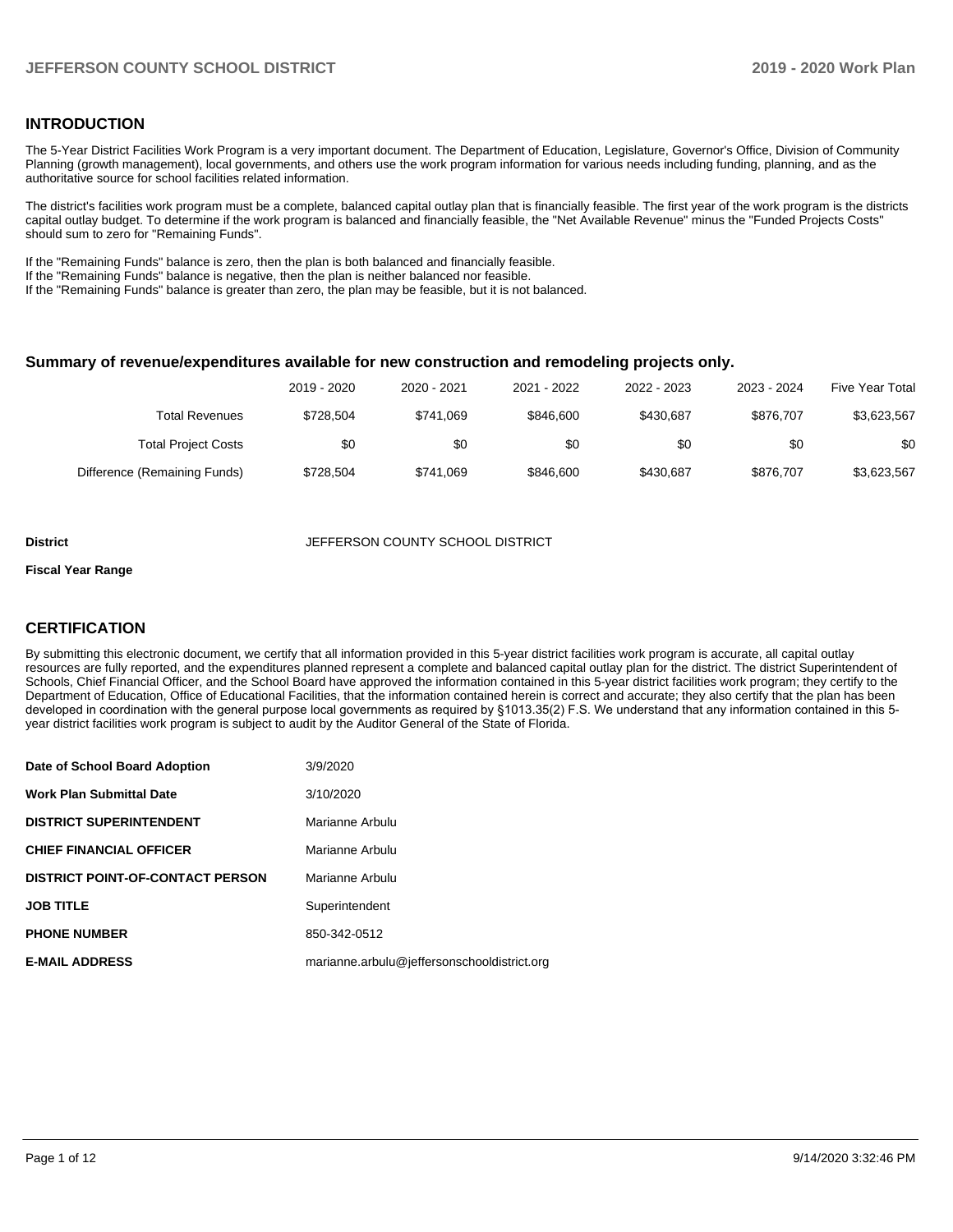# **Expenditures**

### **Expenditure for Maintenance, Repair and Renovation from 1.50-Mills and PECO**

Annually, prior to the adoption of the district school budget, each school board must prepare a tentative district facilities work program that includes a schedule of major repair and renovation projects necessary to maintain the educational and ancillary facilities of the district.

| Item                                                                                                                                                                                                    | 2019 - 2020<br><b>Actual Budget</b> | 2020 - 2021<br>Projected | 2021 - 2022<br>Projected | 2022 - 2023<br>Projected | 2023 - 2024<br>Projected | <b>Total</b> |
|---------------------------------------------------------------------------------------------------------------------------------------------------------------------------------------------------------|-------------------------------------|--------------------------|--------------------------|--------------------------|--------------------------|--------------|
| <b>HVAC</b>                                                                                                                                                                                             | \$10,000                            | \$10.000                 | \$10,000                 | \$300,000                | \$0                      | \$330,000    |
| JEFFERSON SENIOR HIGH (OLD)<br>Locations:                                                                                                                                                               |                                     |                          |                          |                          |                          |              |
| Flooring                                                                                                                                                                                                | \$10,000                            | \$10,000                 | \$0                      | \$0                      | \$0                      | \$20,000     |
| HOWARD MIDDLE, JEFFERSON COUNTY MIDDLE/SR HIGH, JEFFERSON SENIOR HIGH (OLD)<br>Locations:                                                                                                               |                                     |                          |                          |                          |                          |              |
| Roofing                                                                                                                                                                                                 | \$10,000                            | \$10,000                 | \$0                      | \$0                      | \$0                      | \$20,000     |
| Locations:<br>JEFFERSON SENIOR HIGH (OLD)                                                                                                                                                               |                                     |                          |                          |                          |                          |              |
| Safety to Life                                                                                                                                                                                          | \$10,000                            | \$10,000                 | \$10,000                 | \$0 <sub>1</sub>         | \$0                      | \$30,000     |
| JEFFERSON COUNTY MIDDLE/SR HIGH, JEFFERSON SENIOR HIGH (OLD), TRANSPORTATION DEPARTMENT<br>Locations:                                                                                                   |                                     |                          |                          |                          |                          |              |
| Fencing                                                                                                                                                                                                 | \$0                                 | \$0                      | \$0                      | \$0                      | \$0                      | \$0          |
| Locations:<br>No Locations for this expenditure.                                                                                                                                                        |                                     |                          |                          |                          |                          |              |
| Parking                                                                                                                                                                                                 | \$0                                 | \$0                      | \$0                      | \$0 <sub>1</sub>         | \$0                      | \$0          |
| Locations: No Locations for this expenditure.                                                                                                                                                           |                                     |                          |                          |                          |                          |              |
| Electrical                                                                                                                                                                                              | \$5.000                             | \$5,000                  | \$5.000                  | \$0 <sub>1</sub>         | \$0                      | \$15,000     |
| JEFFERSON COUNTY MIDDLE/SR HIGH, JEFFERSON SENIOR HIGH (OLD), JEFFERSON SUPERINTENDENT'S OFFICE,<br>Locations:<br><b>TRANSPORTATION DEPARTMENT</b>                                                      |                                     |                          |                          |                          |                          |              |
| Fire Alarm                                                                                                                                                                                              | \$5.000                             | \$0                      | \$5,000                  | \$0 <sub>1</sub>         | \$0                      | \$10.000     |
| CENTRAL FOOD SERVICES, HOWARD MIDDLE, JEFFERSON COUNTY MIDDLE/SR HIGH, JEFFERSON ELEMENTARY, JEFFERSON<br>Locations:<br>SENIOR HIGH (OLD), JEFFERSON SUPERINTENDENT'S OFFICE, TRANSPORTATION DEPARTMENT |                                     |                          |                          |                          |                          |              |
| Telephone/Intercom System                                                                                                                                                                               | \$0                                 | \$20,000                 | \$20,000                 | \$0                      | \$0                      | \$40,000     |
| JEFFERSON COUNTY MIDDLE/SR HIGH, JEFFERSON SENIOR HIGH (OLD)<br>Locations:                                                                                                                              |                                     |                          |                          |                          |                          |              |
| <b>Closed Circuit Television</b>                                                                                                                                                                        | \$0                                 | \$0                      | \$0                      | \$50,000                 | \$0                      | \$50,000     |
| Locations: JEFFERSON SENIOR HIGH (OLD)                                                                                                                                                                  |                                     |                          |                          |                          |                          |              |
| Paint                                                                                                                                                                                                   | \$25,000                            | \$25.000                 | \$0                      | \$0                      | \$0                      | \$50,000     |
| JEFFERSON COUNTY MIDDLE/SR HIGH, JEFFERSON SENIOR HIGH (OLD)<br>Locations:                                                                                                                              |                                     |                          |                          |                          |                          |              |
| Maintenance/Repair                                                                                                                                                                                      | \$20,000                            | \$20,000                 | \$20,000                 | \$20,000                 | \$20,000                 | \$100,000    |
| JEFFERSON COUNTY MIDDLE/SR HIGH, JEFFERSON SENIOR HIGH (OLD), JEFFERSON SUPERINTENDENT'S OFFICE,<br>Locations:<br><b>TRANSPORTATION DEPARTMENT</b>                                                      |                                     |                          |                          |                          |                          |              |
| <b>Sub Total:</b>                                                                                                                                                                                       | \$95,000                            | \$110,000                | \$70,000                 | \$370,000                | \$20,000                 | \$665,000    |

| <b>IPECO Maintenance Expenditures</b> | $\sim$<br>טע | \$0       | ΦΩ<br>w   | \$0       | \$0      | \$0                       |
|---------------------------------------|--------------|-----------|-----------|-----------|----------|---------------------------|
| l.50 Mill Sub Total:                  | \$132,000    | \$147,000 | \$107,000 | \$370,000 | \$20,000 | \$776,000<br>$\mathbf{v}$ |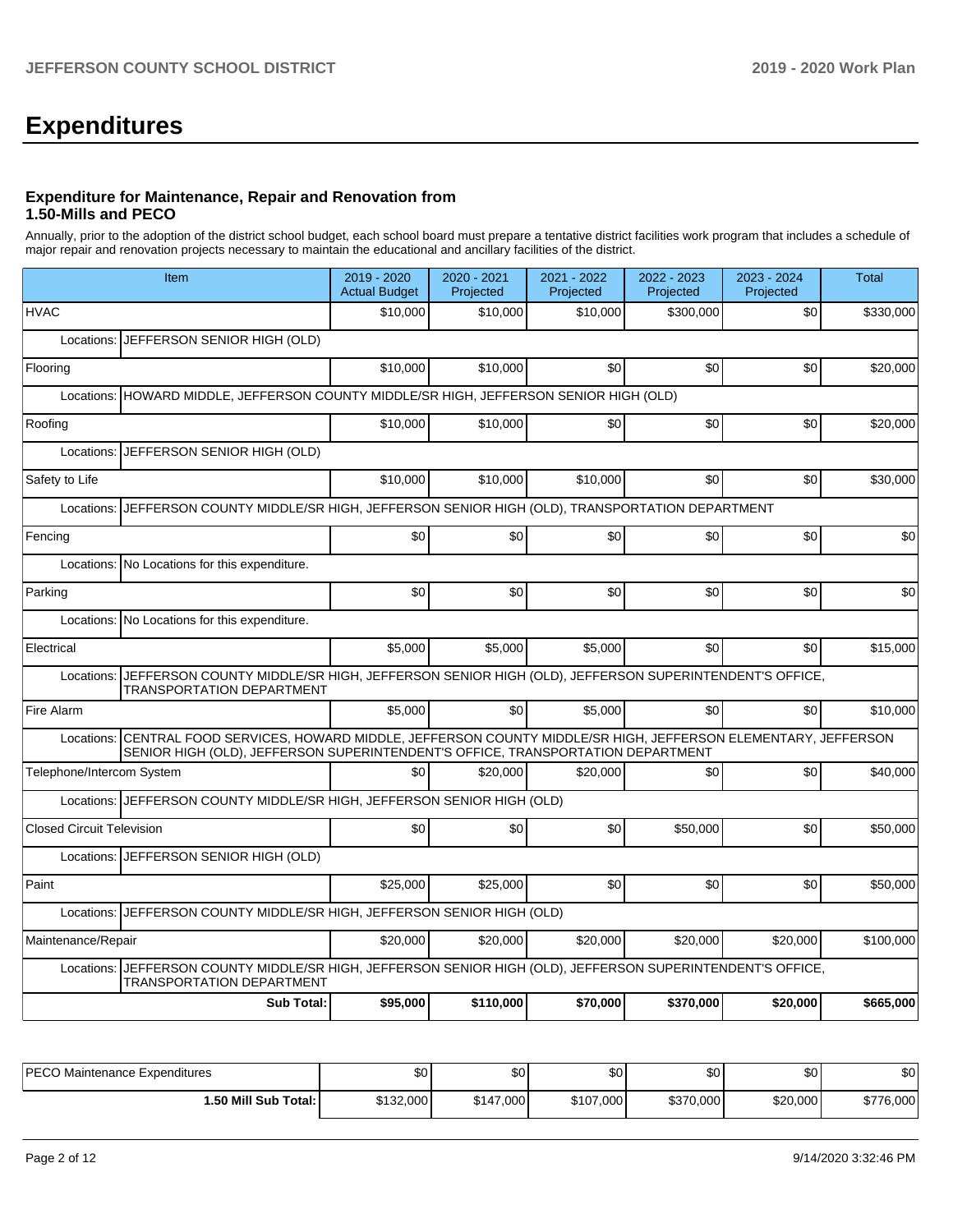## **JEFFERSON COUNTY SCHOOL DISTRICT 2019 - 2020 Work Plan**

| Other Items                                                                                                                                                                                         | $2019 - 2020$<br><b>Actual Budget</b> | $2020 - 2021$<br>Projected | $2021 - 2022$<br>Projected | $2022 - 2023$<br>Projected | $2023 - 2024$<br>Projected | Total     |  |  |
|-----------------------------------------------------------------------------------------------------------------------------------------------------------------------------------------------------|---------------------------------------|----------------------------|----------------------------|----------------------------|----------------------------|-----------|--|--|
| Security Systems                                                                                                                                                                                    | \$37,000                              | \$37,000                   | \$37,000                   | \$0                        | \$0 <sub>1</sub>           | \$111,000 |  |  |
| Locations CENTRAL FOOD SERVICES, HOWARD MIDDLE, JEFFERSON COUNTY MIDDLE/SR HIGH, JEFFERSON ELEMENTARY, JEFFERSON<br>SENIOR HIGH (OLD), JEFFERSON SUPERINTENDENT'S OFFICE, TRANSPORTATION DEPARTMENT |                                       |                            |                            |                            |                            |           |  |  |
| Total: I                                                                                                                                                                                            | \$132,000                             | \$147,000                  | \$107,000                  | \$370,000                  | \$20,000                   | \$776,000 |  |  |

#### **Local 1.50 Mill Expenditure For Maintenance, Repair and Renovation**

Anticipated expenditures expected from local funding sources over the years covered by the current work plan.

| Item                                                         | 2019 - 2020<br><b>Actual Budget</b> | 2020 - 2021<br>Projected | 2021 - 2022<br>Projected | 2022 - 2023<br>Projected | 2023 - 2024<br>Projected | <b>Total</b> |
|--------------------------------------------------------------|-------------------------------------|--------------------------|--------------------------|--------------------------|--------------------------|--------------|
| Remaining Maint and Repair from 1.5 Mills                    | \$132,000                           | \$147,000                | \$107,000                | \$370,000                | \$20,000                 | \$776,000    |
| Maintenance/Repair Salaries                                  | \$50,000                            | \$50,000                 | \$50,000                 | \$50,000                 | \$50,000                 | \$250,000    |
| <b>School Bus Purchases</b>                                  | \$0                                 | \$0                      | \$0                      | \$100,000                | \$100,000                | \$200,000    |
| <b>Other Vehicle Purchases</b>                               | \$0                                 | \$25,000                 | \$0                      | \$0                      | \$0                      | \$25,000     |
| <b>Capital Outlay Equipment</b>                              | \$20,000                            | \$0                      | \$0                      | \$100,000                | \$50,000                 | \$170,000    |
| <b>Rent/Lease Payments</b>                                   | \$0                                 | \$0                      | \$0                      | \$0                      | \$0                      | \$0          |
| <b>COP Debt Service</b>                                      | \$0                                 | \$0                      | \$0                      | \$0                      | \$0                      | \$0          |
| Rent/Lease Relocatables                                      | \$0                                 | \$0                      | \$0                      | \$0                      | \$0                      | \$0          |
| <b>Environmental Problems</b>                                | \$0                                 | \$0                      | \$0                      | \$0                      | \$0                      | \$0          |
| s.1011.14 Debt Service                                       | \$0                                 | \$0                      | \$0                      | \$0                      | \$0                      | \$0          |
| <b>Special Facilities Construction Account</b>               | \$0                                 | \$0                      | \$0                      | \$0                      | \$0                      | \$0          |
| Premiums for Property Casualty Insurance - 1011.71<br>(4a,b) | \$56,600                            | \$56,600                 | \$56,600                 | \$56,000                 | \$56,000                 | \$281,800    |
| Qualified School Construction Bonds (QSCB)                   | \$0                                 | \$0                      | \$0                      | \$0                      | \$0                      | \$0          |
| Qualified Zone Academy Bonds (QZAB)                          | \$0                                 | \$0                      | \$0                      | \$0                      | \$0                      | \$0          |
| Payment for Copy Machines                                    | \$40,000                            | \$40,000                 | \$40,000                 | \$40,000                 | \$40,000                 | \$200,000    |
| <b>Enterprise Software</b>                                   | \$30,000                            | \$30,000                 | \$30,000                 | \$30,000                 | \$30,000                 | \$150,000    |
| <b>Local Expenditure Totals:</b>                             | \$328,600                           | \$348,600                | \$283,600                | \$746,000                | \$346,000                | \$2,052,800  |

## **Revenue**

#### **1.50 Mill Revenue Source**

Schedule of Estimated Capital Outlay Revenue from each currently approved source which is estimated to be available for expenditures on the projects included in the tentative district facilities work program. All amounts are NET after considering carryover balances, interest earned, new COP's, 1011.14 and 1011.15 loans, etc. Districts cannot use 1.5-Mill funds for salaries except for those explicitly associated with maintenance/repair projects. (1011.71 (5), F.S.)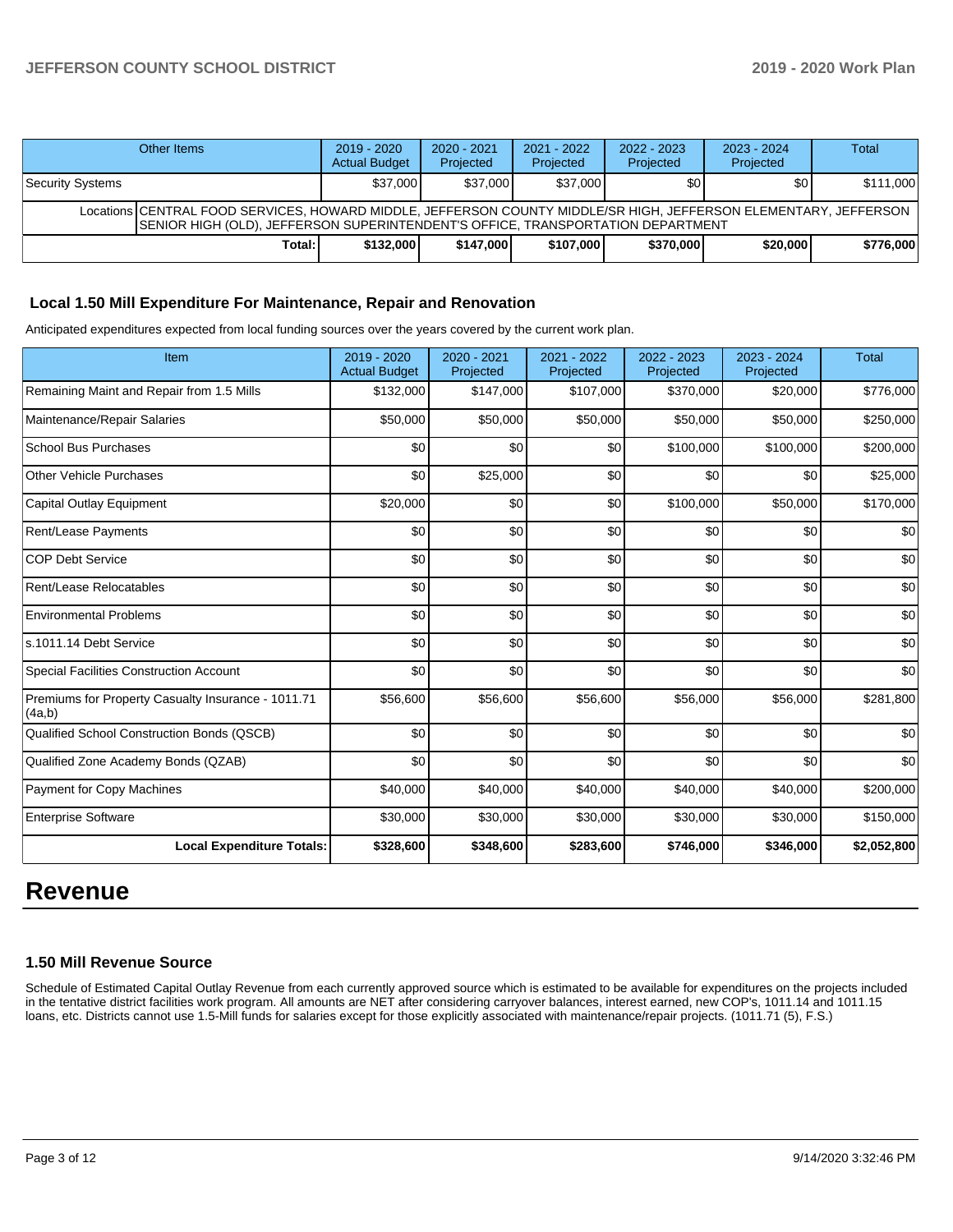## **JEFFERSON COUNTY SCHOOL DISTRICT 2019 - 2020 Work Plan**

| Item                                                                                | Fund | $2019 - 2020$<br><b>Actual Value</b> | 2020 - 2021<br>Projected | $2021 - 2022$<br>Projected | 2022 - 2023<br>Projected | $2023 - 2024$<br>Projected | Total           |
|-------------------------------------------------------------------------------------|------|--------------------------------------|--------------------------|----------------------------|--------------------------|----------------------------|-----------------|
| (1) Non-exempt property<br>lassessed valuation                                      |      | \$682,680,642                        | \$705,294,871            | \$733,442,011              | \$765,724,617            | \$797,682,590              | \$3,684,824,732 |
| $(2)$ The Millage projected for<br>discretionary capital outlay per<br>ls.1011.71   |      | 1.50                                 | 1.50                     | 1.50                       | 1.50                     | 1.50                       |                 |
| $(3)$ Full value of the 1.50-Mill<br>discretionary capital outlay per<br>ls.1011.71 |      | \$1,146,903                          | \$1,184,895              | \$1,232,183                | \$1,286,417              | \$1,340,107                | \$6,190,505     |
| (4) Value of the portion of the 1.50<br>-Mill ACTUALLY levied                       | 370I | \$983,060                            | \$1,015,625              | \$1,056,156                | \$1,102,643              | \$1,148,663                | \$5,306,147     |
| $(5)$ Difference of lines (3) and (4)                                               |      | \$163,843                            | \$169,270                | \$176,027                  | \$183,774                | \$191,444                  | \$884,358       |

## **PECO Revenue Source**

The figure in the row designated "PECO Maintenance" will be subtracted from funds available for new construction because PECO maintenance dollars cannot be used for new construction.

| Item                                 | Fund | 2019 - 2020<br><b>Actual Budget</b> | 2020 - 2021<br>Projected | 2021 - 2022<br>Projected | $2022 - 2023$<br>Projected | 2023 - 2024<br>Projected | Total            |
|--------------------------------------|------|-------------------------------------|--------------------------|--------------------------|----------------------------|--------------------------|------------------|
| <b>IPECO New Construction</b>        | 340  | \$0                                 | \$0                      | \$0                      | \$0 <sub>1</sub>           | \$0                      | \$0 <sub>1</sub> |
| <b>PECO Maintenance Expenditures</b> |      | ا 30                                | \$0                      | \$0                      | \$0 <sub>1</sub>           | \$0                      | \$0 <sub>1</sub> |
|                                      |      | \$0                                 | \$0                      | \$0                      | \$0                        | \$0                      | \$0              |

## **CO & DS Revenue Source**

Revenue from Capital Outlay and Debt Service funds.

| Item                                      | Fund | 2019 - 2020<br><b>Actual Budget</b> | 2020 - 2021<br>Projected | 2021 - 2022<br>Projected | 2022 - 2023<br>Projected | $2023 - 2024$<br>Projected | Total     |
|-------------------------------------------|------|-------------------------------------|--------------------------|--------------------------|--------------------------|----------------------------|-----------|
| ICO & DS Cash Flow-through<br>Distributed | 360  | \$72.746                            | \$72.746                 | \$72.746                 | \$72.746                 | \$72.746                   | \$363,730 |
| ICO & DS Interest on<br>Undistributed CO  | 360  | \$1.298                             | \$1,298                  | \$1.298                  | \$1.298                  | \$1,298                    | \$6,490   |
|                                           |      | \$74.044                            | \$74.044                 | \$74.044                 | \$74.044                 | \$74.044                   | \$370,220 |

#### **Fair Share Revenue Source**

Nothing reported for this section. All legally binding commitments for proportionate fair-share mitigation for impacts on public school facilities must be included in the 5-year district work program.

#### **Sales Surtax Referendum**

Specific information about any referendum for a 1-cent or ½-cent surtax referendum during the previous year.

**Did the school district hold a surtax referendum during the past fiscal year 2018 - 2019?**

No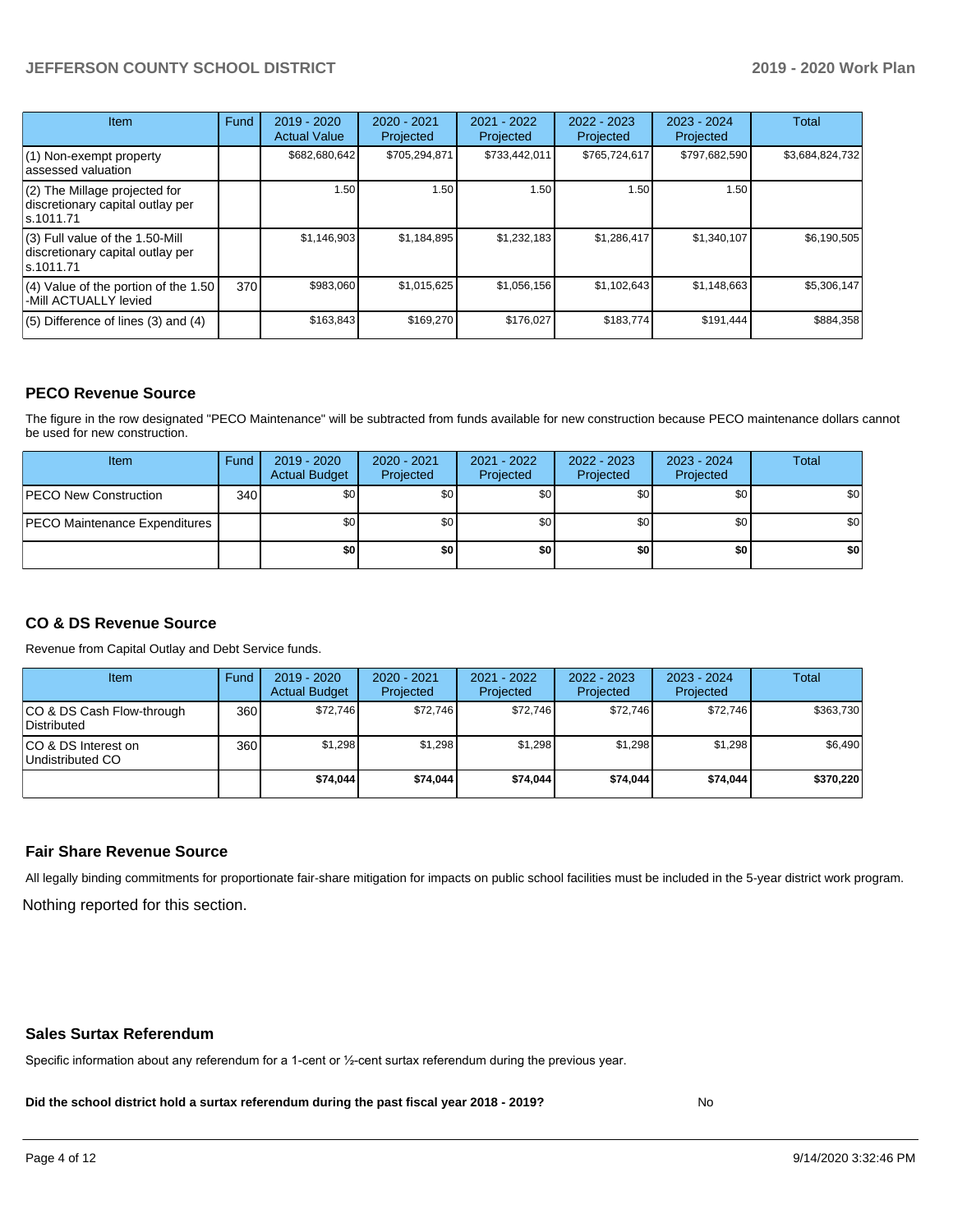## **Additional Revenue Source**

Any additional revenue sources

| Item                                                                                                                      | 2019 - 2020<br><b>Actual Value</b> | 2020 - 2021<br>Projected | 2021 - 2022<br>Projected | 2022 - 2023<br>Projected | 2023 - 2024<br>Projected | <b>Total</b> |
|---------------------------------------------------------------------------------------------------------------------------|------------------------------------|--------------------------|--------------------------|--------------------------|--------------------------|--------------|
| Proceeds from a s.1011.14/15 F.S. Loans                                                                                   | \$0                                | \$0                      | \$0                      | \$0                      | \$0                      | \$0          |
| District Bonds - Voted local bond<br>referendum proceeds per s.9, Art VII<br><b>State Constitution</b>                    | \$0                                | \$0                      | \$0                      | \$0                      | \$0                      | \$0          |
| Proceeds from Special Act Bonds                                                                                           | \$0                                | \$0                      | \$0                      | \$0                      | \$0                      | \$0          |
| Estimated Revenue from CO & DS Bond<br>Sale                                                                               | \$0                                | \$0                      | \$0                      | \$0                      | \$0                      | \$0          |
| Proceeds from Voted Capital<br>Improvements millage                                                                       | \$0                                | \$0                      | \$0                      | \$0                      | \$0                      | \$0          |
| Other Revenue for Other Capital Projects                                                                                  | \$0                                | \$0                      | \$0                      | \$0                      | \$0                      | \$0          |
| Proceeds from 1/2 cent sales surtax<br>authorized by school board                                                         | \$0                                | \$0                      | \$0                      | \$0                      | \$0                      | \$0          |
| Proceeds from local governmental<br>infrastructure sales surtax                                                           | \$0                                | \$0                      | \$0                      | \$0                      | \$0                      | \$0          |
| Proceeds from Certificates of<br>Participation (COP's) Sale                                                               | \$0                                | \$0                      | \$0                      | \$0                      | \$0                      | \$0          |
| Classrooms First Bond proceeds amount<br>authorized in FY 1997-98                                                         | \$0                                | \$0                      | \$0                      | \$0                      | \$0                      | \$0          |
| <b>Classrooms for Kids</b>                                                                                                | \$0                                | \$0                      | \$0                      | \$0                      | \$0                      | \$0          |
| <b>District Equity Recognition</b>                                                                                        | \$0                                | \$0                      | \$0                      | \$0                      | \$0                      | \$0          |
| <b>Federal Grants</b>                                                                                                     | \$0                                | \$0                      | \$0                      | \$0                      | \$0                      | \$0          |
| Proportionate share mitigation (actual<br>cash revenue only, not in kind donations)                                       | \$0                                | \$0                      | \$0                      | \$0                      | \$0                      | \$0          |
| Impact fees received                                                                                                      | \$0                                | \$0                      | \$0                      | \$0                      | \$0                      | \$0          |
| Private donations                                                                                                         | \$0                                | \$0                      | \$0                      | \$0                      | \$0                      | \$0          |
| Grants from local governments or not-for-<br>profit organizations                                                         | \$0                                | \$0                      | \$0                      | \$0                      | \$0                      | \$0          |
| Interest, Including Profit On Investment                                                                                  | \$0                                | \$0                      | \$0                      | \$0                      | \$0                      | \$0          |
| Revenue from Bonds pledging proceeds<br>from 1 cent or 1/2 cent Sales Surtax                                              | \$0                                | \$0                      | \$0                      | \$0                      | \$0                      | \$0          |
| <b>Total Fund Balance Carried Forward</b>                                                                                 | \$0                                | \$0                      | \$0                      | \$0                      | \$0                      | \$0          |
| General Capital Outlay Obligated Fund<br><b>Balance Carried Forward From Total</b><br><b>Fund Balance Carried Forward</b> | \$0                                | \$0                      | \$0                      | \$0                      | \$0                      | \$0          |
| Special Facilities Construction Account                                                                                   | \$0                                | \$0                      | \$0                      | \$0                      | \$0                      | \$0          |
| One Cent - 1/2 Cent Sales Surtax Debt<br>Service From Total Fund Balance Carried<br>Forward                               | \$0                                | \$0                      | \$0                      | \$0                      | \$0                      | \$0          |
| Capital Outlay Projects Funds Balance<br>Carried Forward From Total Fund<br><b>Balance Carried Forward</b>                | \$0                                | \$0                      | \$0                      | \$0                      | \$0                      | \$0          |
| Subtotal                                                                                                                  | \$0                                | \$0                      | \$0                      | \$0                      | \$0                      | \$0          |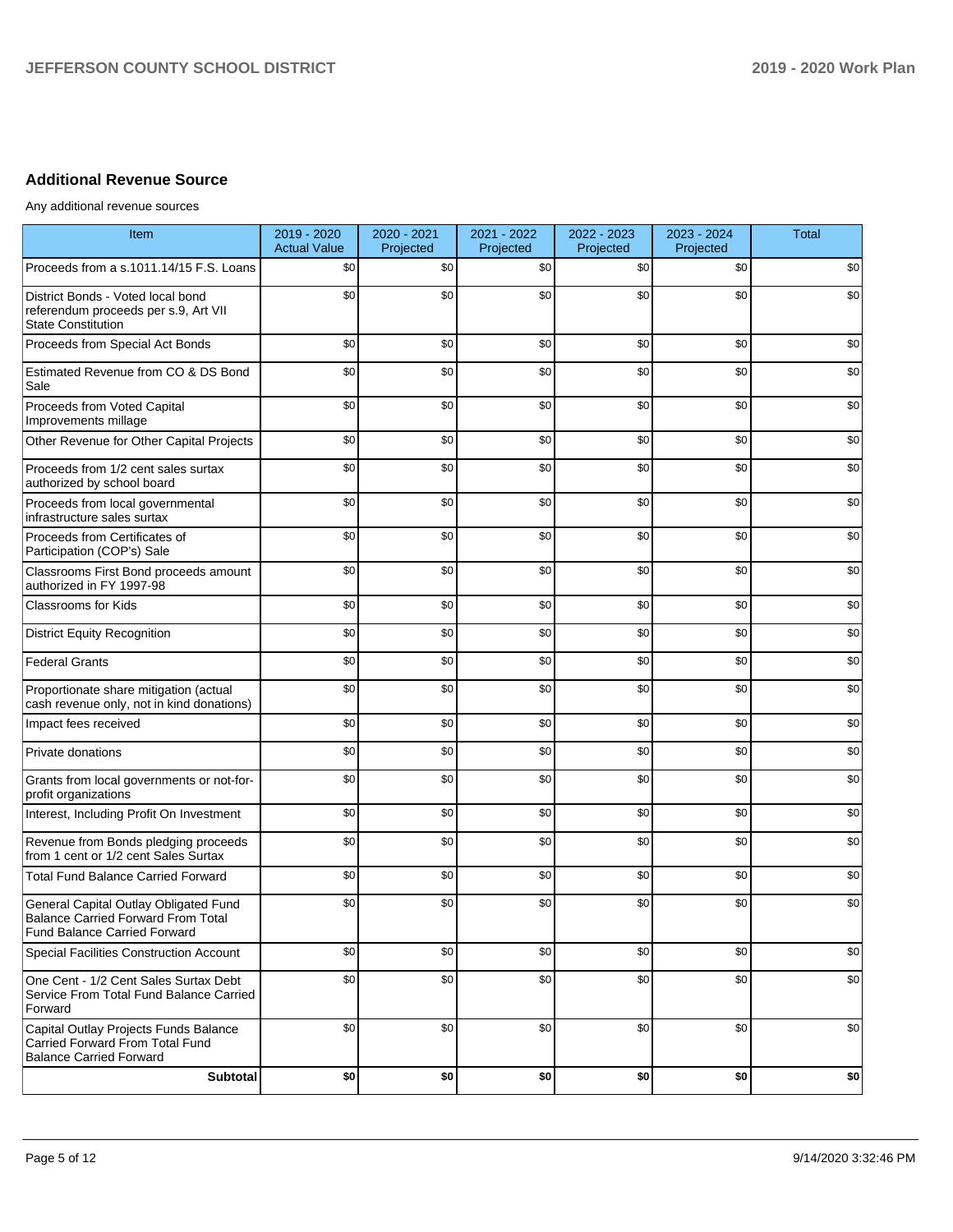## **Total Revenue Summary**

| <b>Item Name</b>                                              | 2019 - 2020<br><b>Budget</b> | $2020 - 2021$<br>Projected | 2021 - 2022<br>Projected | 2022 - 2023<br>Projected | $2023 - 2024$<br>Projected | <b>Five Year Total</b> |
|---------------------------------------------------------------|------------------------------|----------------------------|--------------------------|--------------------------|----------------------------|------------------------|
| Local 1.5 Mill Discretionary Capital Outlay<br><b>Revenue</b> | \$983,060                    | \$1,015,625                | \$1,056,156              | \$1,102,643              | \$1,148,663                | \$5,306,147            |
| IPECO and 1.5 Mill Maint and Other 1.5<br>Mill Expenditures   | (\$328,600)                  | (\$348,600)                | (S283.600)               | (S746.000)               | (S346.000)                 | (\$2,052,800)          |
| IPECO Maintenance Revenue                                     | \$0 <sub>1</sub>             | \$0                        | \$0                      | \$0                      | \$0                        | \$0                    |
| <b>Available 1.50 Mill for New</b><br><b>Construction</b>     | \$654,460                    | \$667,025                  | \$772.556                | \$356,643                | \$802,663                  | \$3,253,347            |

| <b>Item Name</b>                     | 2019 - 2020<br><b>Budget</b> | $2020 - 2021$<br>Projected | 2021 - 2022<br>Projected | 2022 - 2023<br>Projected | 2023 - 2024<br>Projected | <b>Five Year Total</b> |
|--------------------------------------|------------------------------|----------------------------|--------------------------|--------------------------|--------------------------|------------------------|
| ICO & DS Revenue                     | \$74,044                     | \$74,044                   | \$74,044                 | \$74,044                 | \$74,044                 | \$370,220              |
| <b>PECO New Construction Revenue</b> | \$0                          | \$0 <sub>1</sub>           | \$0                      | \$0                      | \$0                      | \$0                    |
| Other/Additional Revenue             | \$0 <sub>1</sub>             | \$0 <sub>1</sub>           | \$0                      | \$0                      | \$0                      | \$0                    |
| <b>Total Additional Revenuel</b>     | \$74,044                     | \$74.044                   | \$74,044                 | \$74,044                 | \$74,044                 | \$370,220              |
| Total Available Revenue              | \$728,504                    | \$741.069                  | \$846,600                | \$430,687                | \$876,707                | \$3,623,567            |

## **Project Schedules**

## **Capacity Project Schedules**

A schedule of capital outlay projects necessary to ensure the availability of satisfactory classrooms for the projected student enrollment in K-12 programs.

Nothing reported for this section.

Nothing reported for this section.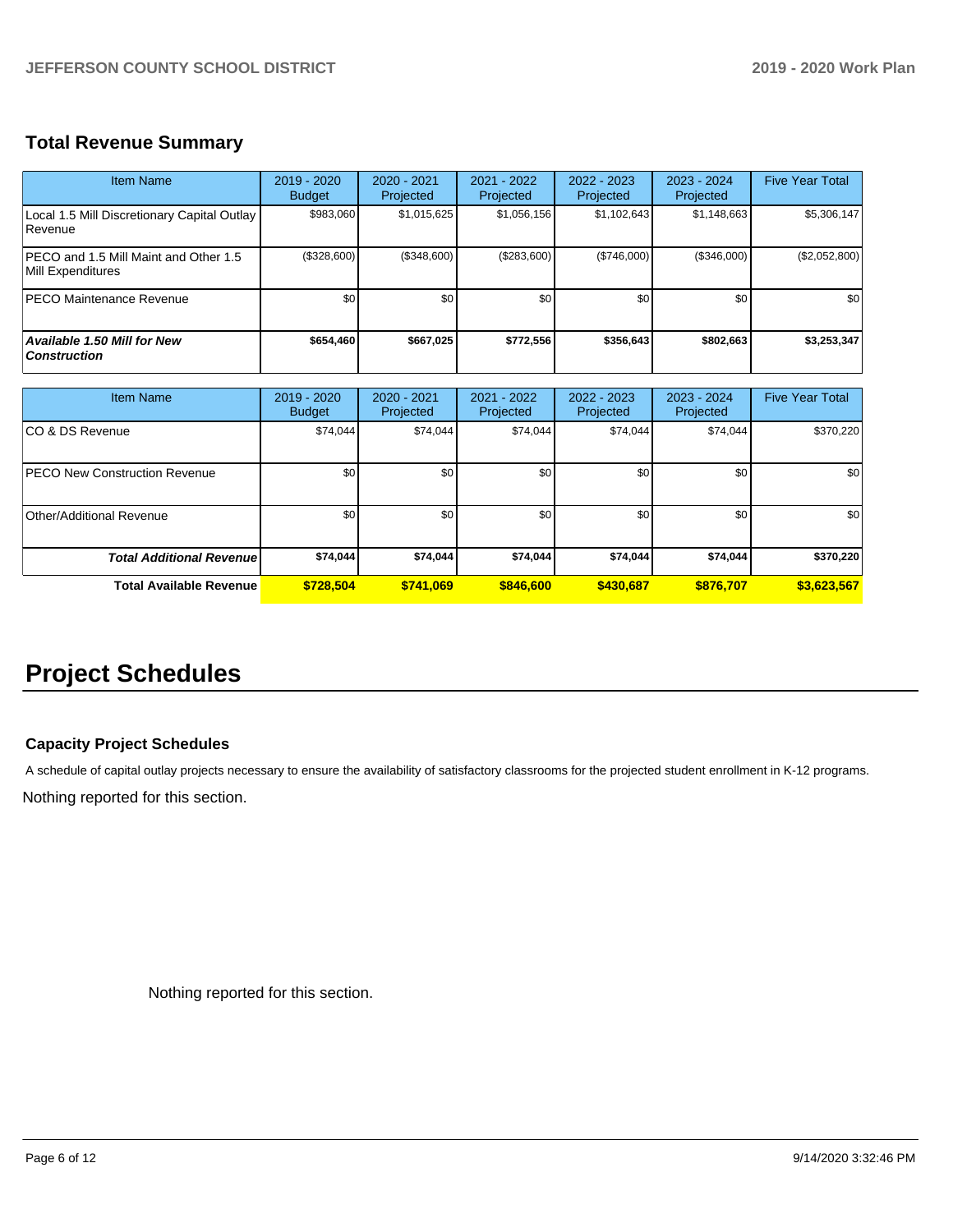### **Other Project Schedules**

Major renovations, remodeling, and additions of capital outlay projects that do not add capacity to schools.

| <b>Project Description</b>            | Location               | 2019 - 2020<br>Actual Budget | 2020 - 2021<br>Projected | 2021 - 2022<br>Projected | 2022 - 2023<br>Projected | 2023 - 2024<br>Projected | Total        | <b>Funded</b> |
|---------------------------------------|------------------------|------------------------------|--------------------------|--------------------------|--------------------------|--------------------------|--------------|---------------|
| Replace HVAC at school<br>lauditorium | Location not specified | \$0                          | \$300,000                | \$0                      | \$٥                      | \$0                      | \$300,000 No |               |
|                                       |                        | \$0                          | \$300,000                | \$0                      | \$0 I                    | \$0                      | \$300,000    |               |

## **Additional Project Schedules**

Any projects that are not identified in the last approved educational plant survey.

| <b>Project Description</b>                   | Location                  | <b>Num</b> | 2019 - 2020<br>Classroom Actual Budget | 2020 - 2021<br>Projected | 2021 - 2022<br>Projected | 2022 - 2023<br>Projected | 2023 - 2024<br>Projected | Total | Funded  |
|----------------------------------------------|---------------------------|------------|----------------------------------------|--------------------------|--------------------------|--------------------------|--------------------------|-------|---------|
| Project description not<br><b>Ispecified</b> | Location not<br>specified |            | \$0                                    | \$0                      | \$0                      | \$0                      | \$0                      |       | $$0$ No |
|                                              |                           |            | \$0                                    | \$0                      | \$0                      | \$0                      | \$0                      | \$0   |         |

## **Non Funded Growth Management Project Schedules**

Schedule indicating which projects, due to planned development, that CANNOT be funded from current revenues projected over the next five years.

Nothing reported for this section.

# **Tracking**

## **Capacity Tracking**

| Location                                   | $2019 -$<br>2020 Satis.<br>Stu. Sta. | Actual<br>$2019 -$<br><b>2020 FISH</b><br>Capacity | Actual<br>$2018 -$<br>2019<br><b>COFTE</b> | # Class<br>Rooms | Actual<br>Average<br>$2019 -$<br>2020 Class<br><b>Size</b> | Actual<br>$2019 -$<br>2020<br><b>Utilization</b> | <b>New</b><br>Stu.<br>Capacity | <b>New</b><br>Rooms to<br>be<br>Added/Re<br>moved | Projected<br>$2023 -$<br>2024<br><b>COFTE</b> | Projected<br>$2023 -$<br>2024<br><b>Utilization</b> | Projected<br>$2023 -$<br>2024 Class<br><b>Size</b> |
|--------------------------------------------|--------------------------------------|----------------------------------------------------|--------------------------------------------|------------------|------------------------------------------------------------|--------------------------------------------------|--------------------------------|---------------------------------------------------|-----------------------------------------------|-----------------------------------------------------|----------------------------------------------------|
| <b>JEFFERSON</b><br><b>IELEMENTARY</b>     | 246                                  | 246                                                |                                            | 13 <sup>1</sup>  |                                                            | $0.00 \%$                                        |                                |                                                   | 270                                           | 110.00 %                                            | 21                                                 |
| <b>JEFFERSON COUNTY</b><br>IMIDDLE/SR HIGH | 1.277                                | 1.149                                              | 747                                        | 56 I             | 13 <sub>1</sub>                                            | 65.00 %                                          |                                |                                                   | 366                                           | 32.00 %                                             | $\overline{7}$                                     |
|                                            | 1,523                                | 1,395                                              | 747                                        | 69               | 11                                                         | 53.56 %                                          |                                |                                                   | 636                                           | 45.59 %                                             | $\overline{9}$                                     |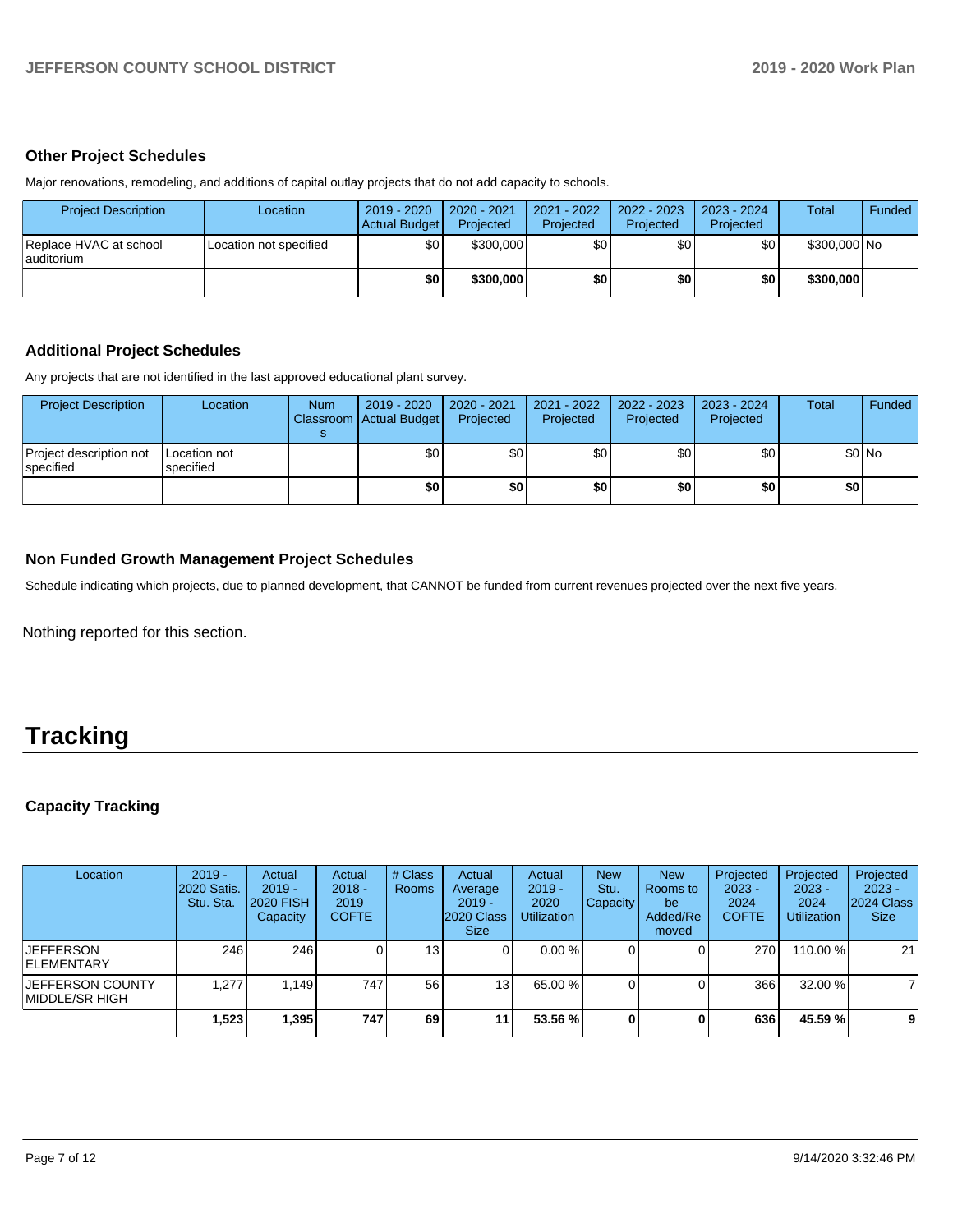The COFTE Projected Total (636) for 2023 - 2024 must match the Official Forecasted COFTE Total (636 ) for 2023 - 2024 before this section can be completed. In the event that the COFTE Projected Total does not match the Official forecasted COFTE, then the Balanced Projected COFTE Table should be used to balance COFTE.

| Projected COFTE for 2023 - 2024 |  |  |  |  |  |  |
|---------------------------------|--|--|--|--|--|--|
| 270                             |  |  |  |  |  |  |
| 189                             |  |  |  |  |  |  |
| 177                             |  |  |  |  |  |  |
| 636                             |  |  |  |  |  |  |
|                                 |  |  |  |  |  |  |

| <b>Grade Level Type</b> | <b>Balanced Projected</b><br>COFTE for 2023 - 2024 |
|-------------------------|----------------------------------------------------|
| Elementary (PK-3)       |                                                    |
| Middle (4-8)            |                                                    |
| High (9-12)             |                                                    |
|                         | 636                                                |

#### **Relocatable Replacement**

Number of relocatable classrooms clearly identified and scheduled for replacement in the school board adopted financially feasible 5-year district work program.

| Location                                 | $-2020$<br>2019 | 2020 - 2021 | $-2022$<br>2021 | 2022 - 2023 | $2023 - 2024$ | Year 5 Total |
|------------------------------------------|-----------------|-------------|-----------------|-------------|---------------|--------------|
| <b>Total Relocatable Replacements: I</b> |                 |             |                 |             |               |              |

#### **Charter Schools Tracking**

Information regarding the use of charter schools.

| Location-Type                                         | # Relocatable<br>units or<br>permanent<br>classrooms | Owner           | IYear Started or<br>Scheduled | <b>Student</b><br><b>Stations</b> | <b>Students</b><br>Enrolled | Years in<br>Contract | <b>Total Charter</b><br><b>Students</b><br>projected for<br>$2023 - 2024$ |
|-------------------------------------------------------|------------------------------------------------------|-----------------|-------------------------------|-----------------------------------|-----------------------------|----------------------|---------------------------------------------------------------------------|
| <b>JEFFERSON MIDDLE HIGH</b><br><b>ISCHOOL CAMPUS</b> |                                                      | 13 SCHOOL BOARD | 2017                          | .395                              | 766                         |                      | 636                                                                       |
|                                                       | 13 <sub>1</sub>                                      |                 |                               | 1,395                             | 766                         |                      | 636                                                                       |

## **Special Purpose Classrooms Tracking**

The number of classrooms that will be used for certain special purposes in the current year, by facility and type of classroom, that the district will, 1), not use for educational purposes, and 2), the co-teaching classrooms that are not open plan classrooms and will be used for educational purposes.

| School                                 | School Type | $\parallel$ # of Elementary $\parallel$ # of Middle 4-8 $\parallel$ # of High 9-12<br><b>K-3 Classrooms I</b> | <b>Classrooms</b> | <b>Classrooms</b> | # of $ESE$<br><b>Classrooms</b> | # of Combo<br><b>Classrooms</b> | Total<br><b>Classrooms</b> |
|----------------------------------------|-------------|---------------------------------------------------------------------------------------------------------------|-------------------|-------------------|---------------------------------|---------------------------------|----------------------------|
| <b>Total Educational Classrooms: I</b> |             |                                                                                                               |                   |                   |                                 | 0                               |                            |

| <b>School</b>                        |  | School Type $\frac{4}{5}$ of Elementary $\frac{4}{5}$ of Middle 4-8 $\frac{4}{5}$ # of High 9-12<br><b>K-3 Classrooms I</b> | <b>Classrooms</b> | <b>Classrooms</b> | # of $ESE$<br><b>Classrooms</b> | # of Combo<br><b>Classrooms</b> | Total<br><b>Classrooms</b> |
|--------------------------------------|--|-----------------------------------------------------------------------------------------------------------------------------|-------------------|-------------------|---------------------------------|---------------------------------|----------------------------|
| <b>Total Co-Teaching Classrooms:</b> |  |                                                                                                                             |                   |                   |                                 | 0                               |                            |

#### **Infrastructure Tracking**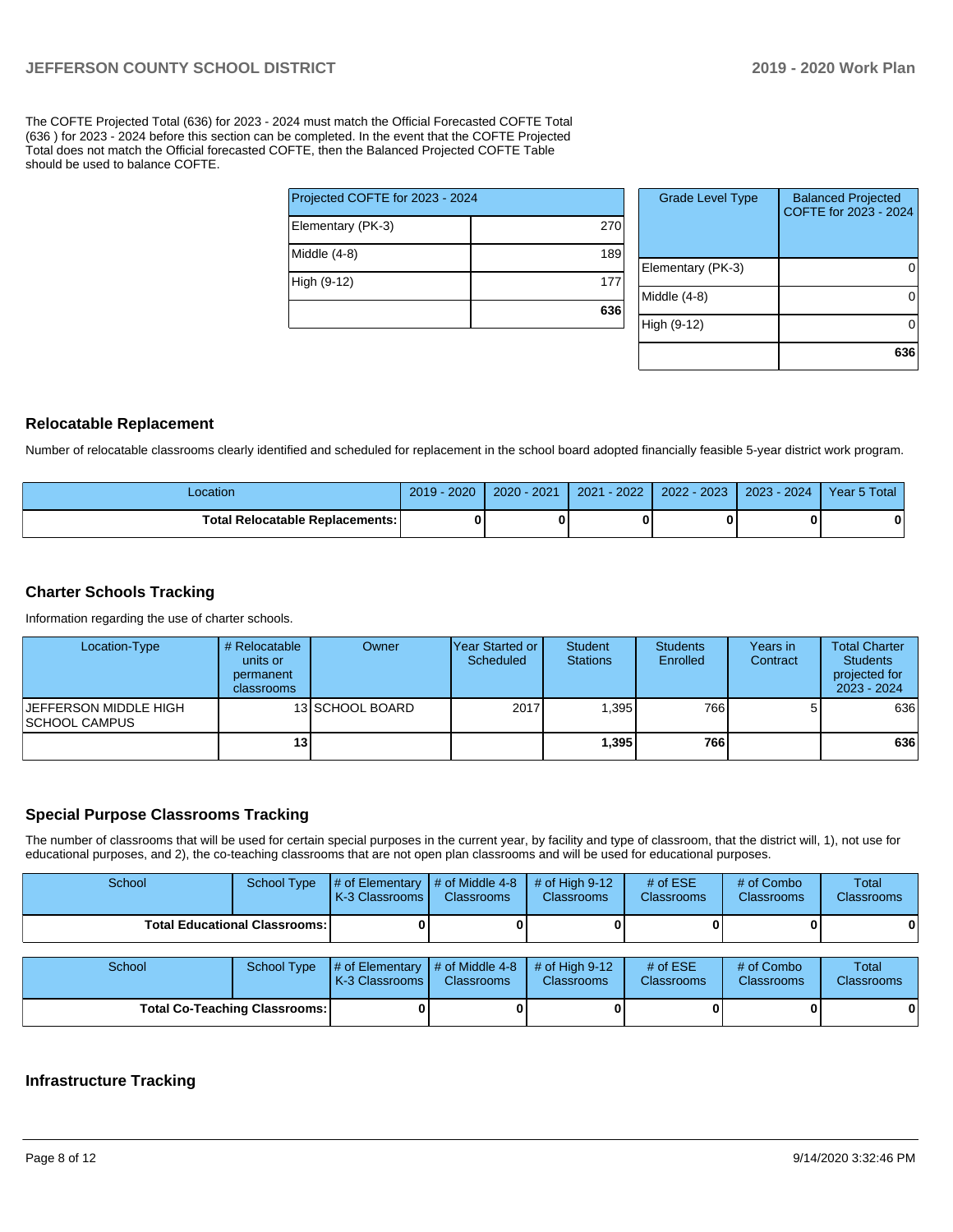**Necessary offsite infrastructure requirements resulting from expansions or new schools. This section should include infrastructure information related to capacity project schedules and other project schedules (Section 4).** 

#### Not Specified

**Proposed location of planned facilities, whether those locations are consistent with the comprehensive plans of all affected local governments, and recommendations for infrastructure and other improvements to land adjacent to existing facilities. Provisions of 1013.33(12), (13) and (14) and 1013.36 must be addressed for new facilities planned within the 1st three years of the plan (Section 5).** 

Not Specified

**Consistent with Comp Plan?** No

#### **Net New Classrooms**

The number of classrooms, by grade level and type of construction, that were added during the last fiscal year.

| List the net new classrooms added in the 2018 - 2019 fiscal year.                                                                                       | List the net new classrooms to be added in the 2019 - 2020 fiscal<br>year. |                                   |                                |                        |                                                                        |                            |                                       |                        |
|---------------------------------------------------------------------------------------------------------------------------------------------------------|----------------------------------------------------------------------------|-----------------------------------|--------------------------------|------------------------|------------------------------------------------------------------------|----------------------------|---------------------------------------|------------------------|
| "Classrooms" is defined as capacity carrying classrooms that are added to increase<br>capacity to enable the district to meet the Class Size Amendment. |                                                                            |                                   |                                |                        | Totals for fiscal year 2019 - 2020 should match totals in Section 15A. |                            |                                       |                        |
| Location                                                                                                                                                | $2018 - 2019$ #<br>Permanent                                               | $2018 - 2019$ #<br><b>Modular</b> | $2018 - 2019$ #<br>Relocatable | $2018 - 2019$<br>Total | $2019 - 2020$ #<br>Permanent                                           | $2019 - 2020$ #<br>Modular | $2019 - 2020$ #<br><b>Relocatable</b> | $2019 - 2020$<br>Total |
| Elementary (PK-3)                                                                                                                                       |                                                                            |                                   |                                |                        |                                                                        |                            |                                       |                        |
| Middle (4-8)                                                                                                                                            |                                                                            |                                   |                                |                        |                                                                        |                            |                                       |                        |
| High (9-12)                                                                                                                                             |                                                                            |                                   |                                |                        |                                                                        |                            |                                       |                        |
|                                                                                                                                                         |                                                                            |                                   |                                |                        |                                                                        |                            |                                       |                        |

#### **Relocatable Student Stations**

Number of students that will be educated in relocatable units, by school, in the current year, and the projected number of students for each of the years in the workplan.

| <b>Site</b>                                       | $2019 - 2020$ | $2020 - 2021$ | $2021 - 2022$ | $2022 - 2023$ | $2023 - 2024$ | 5 Year Average |
|---------------------------------------------------|---------------|---------------|---------------|---------------|---------------|----------------|
| JEFFERSON COUNTY MIDDLE/SR HIGH                   | 234           |               |               |               |               | 47             |
| <b>JEFFERSON ELEMENTARY</b>                       |               |               |               |               |               |                |
| Totals for JEFFERSON COUNTY SCHOOL DISTRICT       |               |               |               |               |               |                |
| Total students in relocatables by year.           | 234           |               |               |               |               | 47             |
| Total number of COFTE students projected by year. | 728           | 707           | 684           | 672           | 636           | 685            |
| Percent in relocatables by year.                  | 32 %          | $0\%$         | 0%            | 0%            | 0%            | 7%             |

#### **Leased Facilities Tracking**

Exising leased facilities and plans for the acquisition of leased facilities, including the number of classrooms and student stations, as reported in the educational plant survey, that are planned in that location at the end of the five year workplan.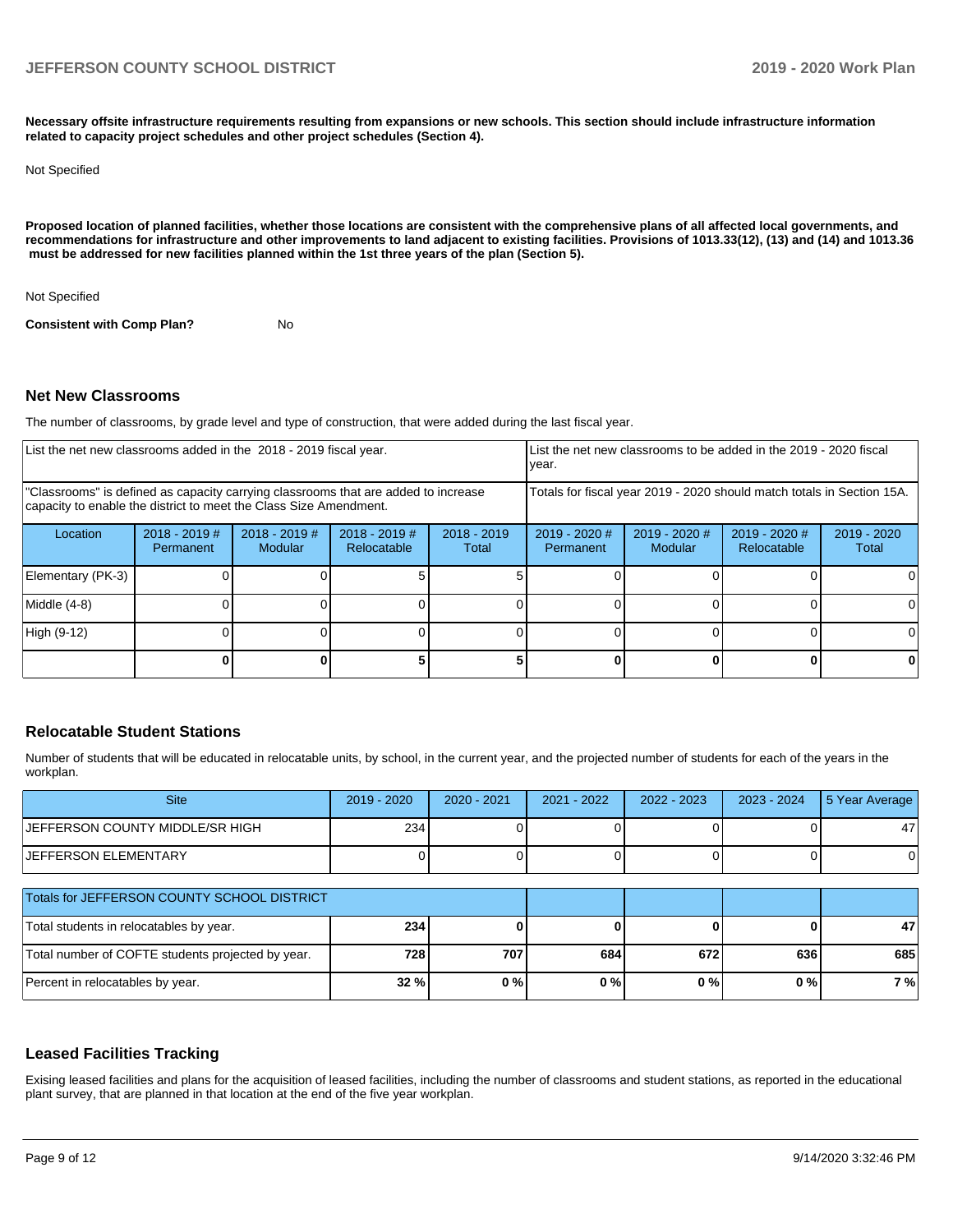Nothing reported for this section.

#### **Failed Standard Relocatable Tracking**

Relocatable units currently reported by school, from FISH, and the number of relocatable units identified as 'Failed Standards'.

Nothing reported for this section.

## **Planning**

#### **Class Size Reduction Planning**

**Plans approved by the school board that reduce the need for permanent student stations such as acceptable school capacity levels, redistricting, busing, year-round schools, charter schools, magnet schools, public-private partnerships, multitrack scheduling, grade level organization, block scheduling, or other alternatives.**

The School District of Jefferson has sufficient student stations to implement the Constitutional requirements for class size throughout the planning period.

#### **School Closure Planning**

**Plans for the closure of any school, including plans for disposition of the facility or usage of facility space, and anticipated revenues.** 

No planned school closures.

## **Long Range Planning**

#### **Ten-Year Maintenance**

District projects and locations regarding the projected need for major renovation, repair, and maintenance projects within the district in years 6-10 beyond the projects plans detailed in the five years covered by the work plan.

Nothing reported for this section.

#### **Ten-Year Capacity**

Schedule of capital outlay projects projected to ensure the availability of satisfactory student stations for the projected student enrollment in K-12 programs for the future 5 years beyond the 5-year district facilities work program.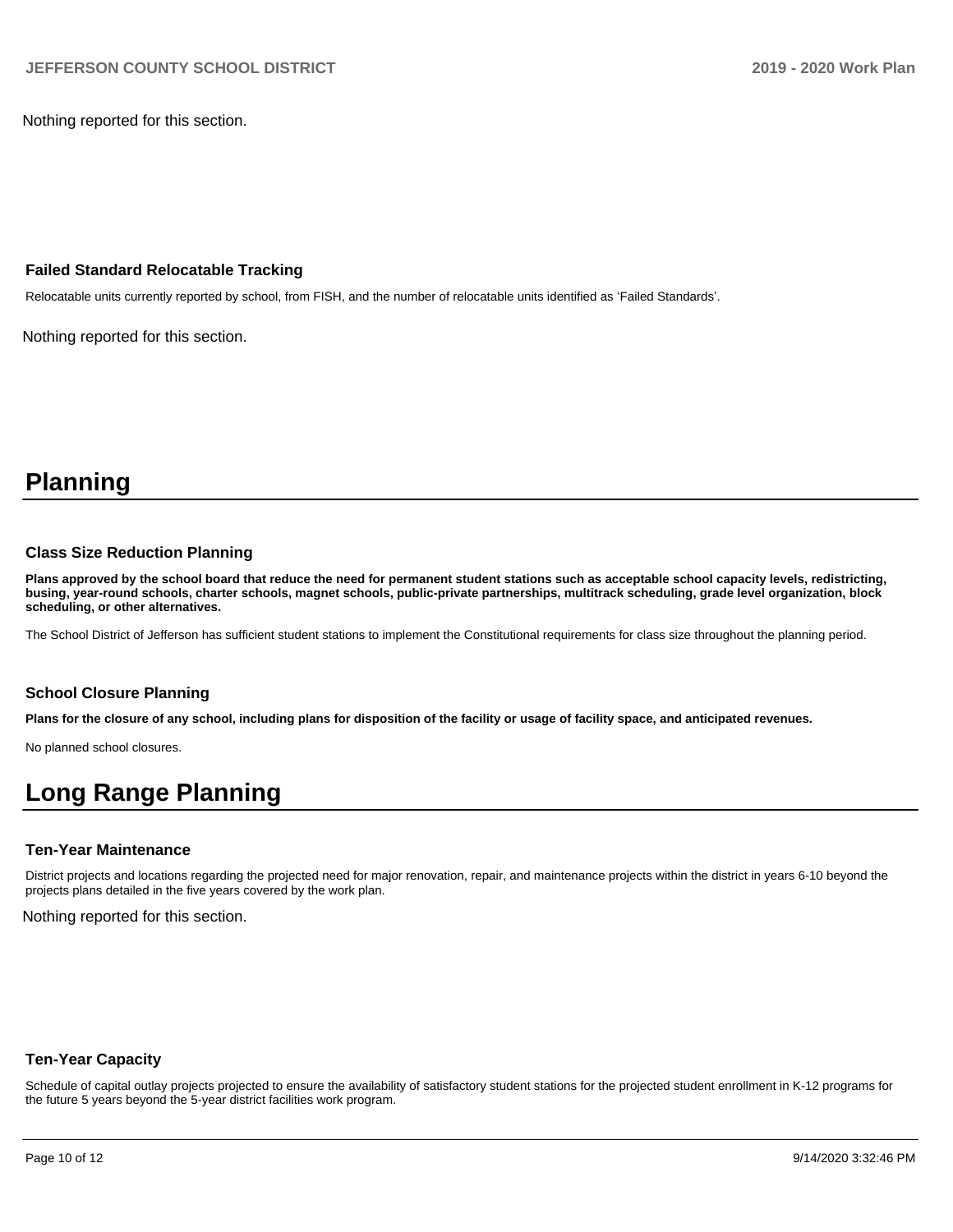Nothing reported for this section.

## **Ten-Year Planned Utilization**

Schedule of planned capital outlay projects identifying the standard grade groupings, capacities, and planned utilization rates of future educational facilities of the district for both permanent and relocatable facilities.

| <b>Grade Level Projections</b>  | <b>FISH</b><br><b>Student</b><br><b>Stations</b> | Actual 2018 -<br><b>2019 FISH</b><br>Capacity | Actual<br>$2018 -$<br>2019<br><b>COFTE</b> | Actual 2018 - 2019<br><b>Utilization</b> | Actual 2019 - 2020 / 2028 - 2029 new<br>Student Capacity to be added/removed | Projected 2028<br><b>2029 COFTE</b> | Projected 2028 -<br>2029 Utilization |
|---------------------------------|--------------------------------------------------|-----------------------------------------------|--------------------------------------------|------------------------------------------|------------------------------------------------------------------------------|-------------------------------------|--------------------------------------|
| Elementary - District<br>Totals | 246                                              | 246                                           | 0.00                                       | 0.00%                                    |                                                                              |                                     | 0.00 %                               |
| Middle - District Totals        | 1.277                                            | 1.149                                         | 747.15                                     | 65.01 %                                  |                                                                              |                                     | 0.00 %                               |
| High - District Totals          |                                                  |                                               | 0.00                                       | 0.00%                                    |                                                                              |                                     | 0.00 %                               |
| Other - ESE. etc                | 15                                               |                                               | 0.00                                       | 0.00%                                    |                                                                              |                                     | 0.00 %                               |
|                                 | 1,538                                            | 1,395                                         | 747.15                                     | 53.56 %                                  |                                                                              |                                     | 0.00%                                |

**Combination schools are included with the middle schools for student stations, capacity, COFTE and utilization purposes because these facilities all have a 90% utilization factor. Use this space to explain or define the grade groupings for combination schools.** 

No comments to report.

## **Ten-Year Infrastructure Planning**

Nothing reported for this section.

#### **Twenty-Year Maintenance**

District projects and locations regarding the projected need for major renovation, repair, and maintenance projects within the district in years 11-20 beyond the projects plans detailed in the five years covered by the work plan.

Nothing reported for this section.